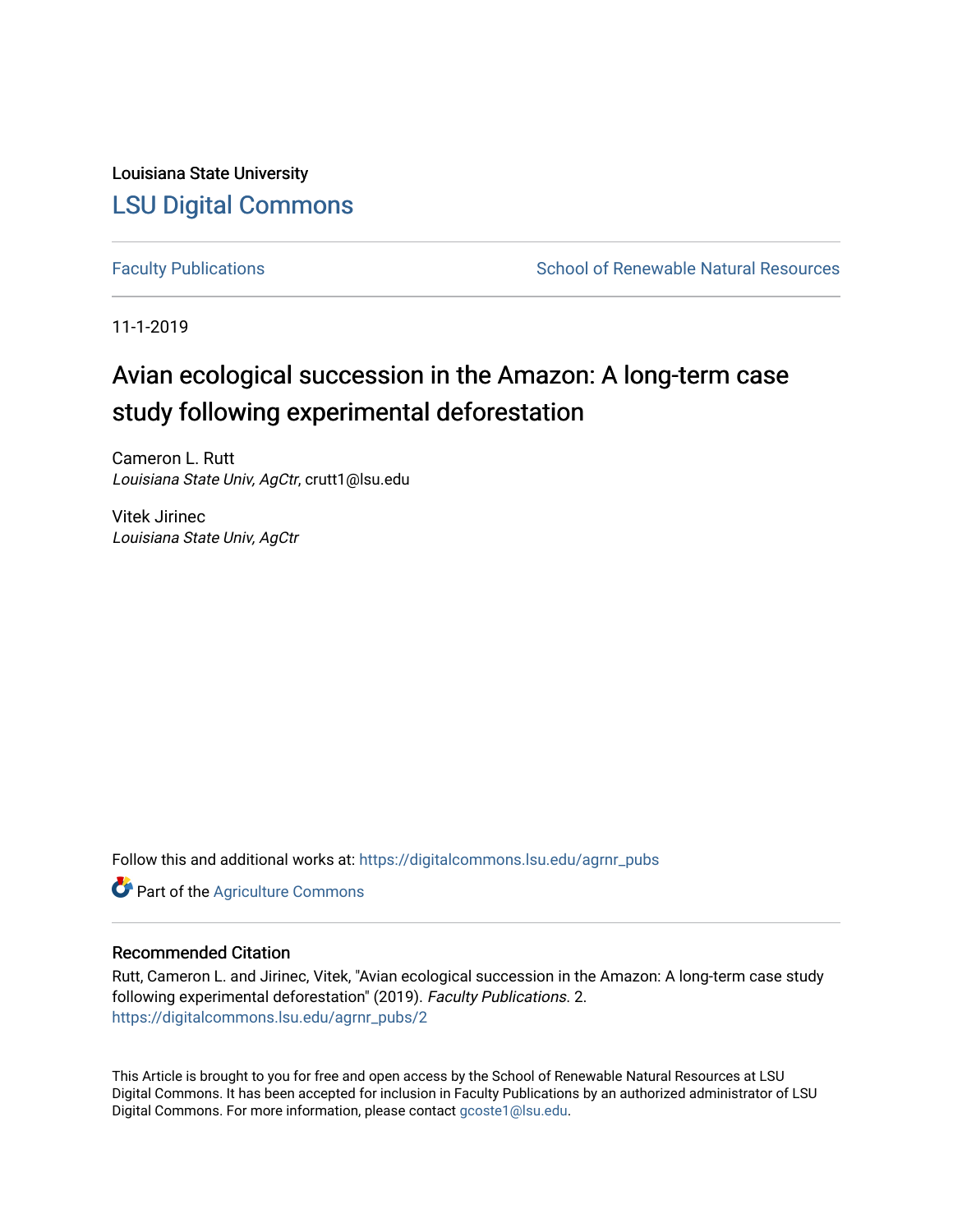# ORIGINAL RESEARCH



**WILEY** 

# **Avian ecological succession in the Amazon: A long‐term case study following experimental deforestation**

**Cameron L. Rutt<sup>1,[2](https://orcid.org/0000-0003-4689-1294)</sup>**  $\bullet$  **| Vitek Jirinec<sup>1,2</sup> | Mario Cohn-Haft<sup>1,3</sup> | William F. Laurance<sup>1,4</sup> | Philip C Stouffer**<sup>1,2</sup>

1 Biological Dynamics of Forest Fragments Project, Instituto Nacional de Pesquisas da Amazônia (INPA), Manaus, Brazil

2 School of Renewable Natural Resources, Louisiana State University and Louisiana State University AgCenter, Baton Rouge, LA, USA

3 Coleções Zoológicas – INPA, Manaus, Brazil

4 Centre for Tropical Environmental and Sustainability Science, College of Science and Engineering, James Cook University, Cairns, Qld, Australia

#### **Correspondence**

Cameron L. Rutt, School of Renewable Natural Resources, Louisiana State University, RNR 227, Baton Rouge, LA 70803, USA. Email: [crutt1@lsu.edu](mailto:crutt1@lsu.edu)

#### **Funding information**

US National Science Foundation, Grant/ Award Number: LTREB 0545491 and 1257340; Gordon and Betty Moore Foundation; National Geographic Society; National Institute of Food and Agriculture; US Department of Agriculture; McIntire Stennis, Grant/Award Number: 94098 and 94327

## **Abstract**

- 1. Approximately 20% of the Brazilian Amazon has now been deforested, and the Amazon is currently experiencing the highest rates of deforestation in a decade, leading to large‐scale land‐use changes. Roads have consistently been implicated as drivers of ongoing Amazon deforestation and may act as corridors to facilitate species invasions. Long-term data, however, are necessary to determine how ecological succession alters avian communities following deforestation and whether established roads lead to a constant influx of new species.
- 2. We used data across nearly 40 years from a large-scale deforestation experiment in the central Amazon to examine the avian colonization process in a spatial and temporal framework, considering the role that roads may play in facilitating colonization.
- 3. Since 1979, 139 species that are not part of the original forest avifauna have been recorded, including more secondary forest species than expected based on the regional species pool. Among the 35 species considered to have colonized and be‐ come established, a disproportionate number were secondary forest birds (63%), almost all of which first appeared during the 1980s. These new residents comprise about 13% of the current community of permanent residents.
- 4. Widespread generalists associated with secondary forest colonized quickly following deforestation, with few new species added after the first decade, despite a stable road connection. Few species associated with riverine forest or special‐ ized habitats colonized, despite road connection to their preferred source habitat. Colonizing species remained restricted to anthropogenic habitats and did not in‐ filtrate old‐growth forests nor displace forest birds.
- 5. Deforestation and expansion of road networks into *terra firme* rainforest will continue to create degraded anthropogenic habitat. Even so, the initial pulse of colo‐ nization by nonprimary forest bird species was not the beginning of a protracted series of invasions in this study, and the process appears to be reversible by forest succession.

This is an open access article under the terms of the Creative Commons [Attribution](http://creativecommons.org/licenses/by/4.0/) License, which permits use, distribution and reproduction in any medium, provided the original work is properly cited.

© 2019 The Authors. *Ecology and Evolution* published by John Wiley & Sons Ltd.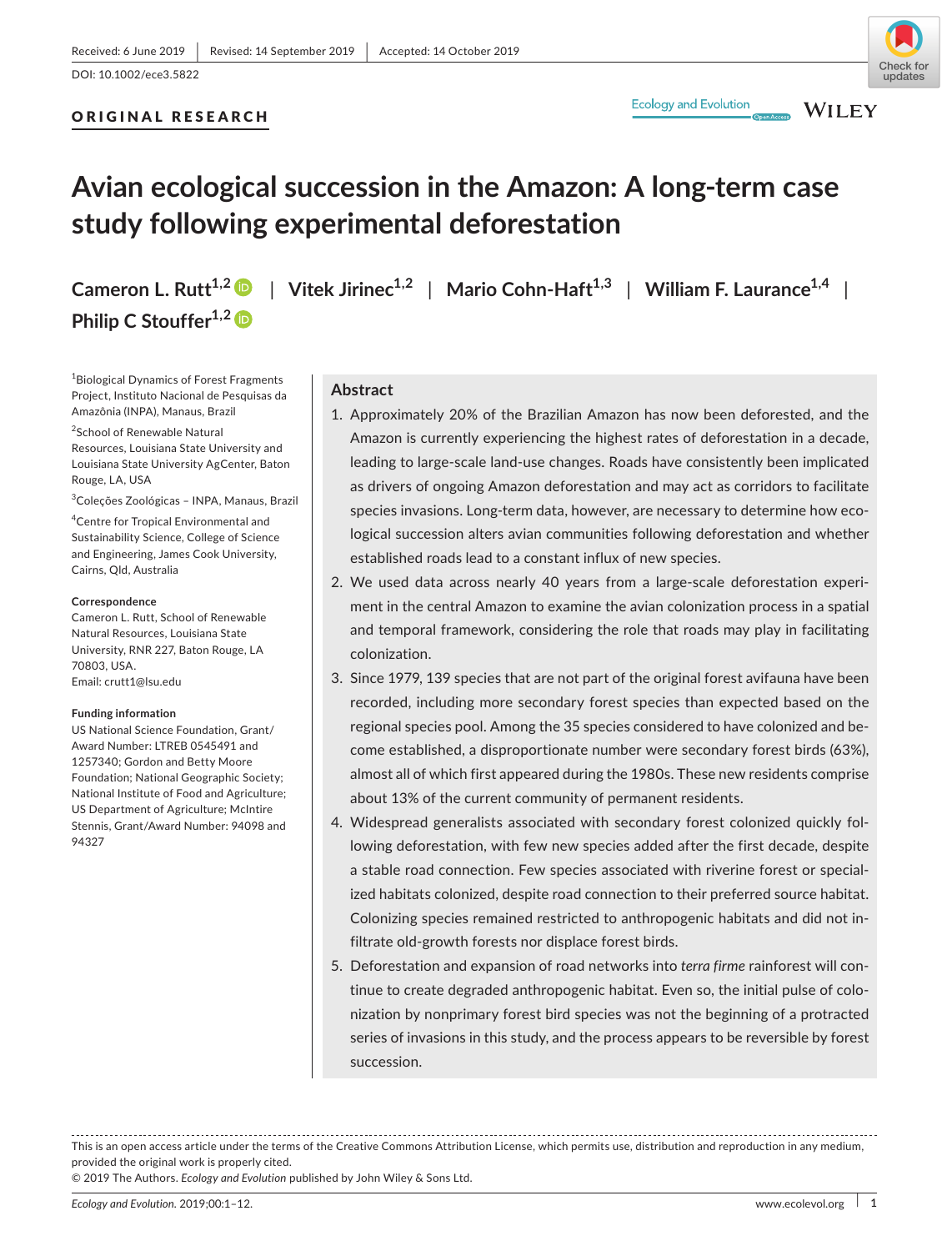#### **KEYWORDS**

Amazonia, colonization, deforestation, ecological species invasions, land‐use change, Neotropics, rain forest

# **1** | **INTRODUCTION**

Deforestation rates in the Amazon increased dramatically in the early 1970s, rose during the late 1990s to the highest absolute rates in the world, and accelerated once again during the early 2000s, before diminishing to the lowest rates in three decades (2012: Fearnside, 2005; INPE, 2019; Laurance, Albernaz, & Da Costa, 2001; Laurance, Cochrane, et al., 2001). In the past 4 years, however, that trend has reversed itself, with Amazon deforestation again growing to the highest rates in a decade  $(8,000 \text{ km}^2 \text{ in } 2018; \text{ Artaxo}, 2019; \text{$ INPE, 2019). Roads have consistently been implicated as direct and indirect drivers of Amazon deforestation (Barber, Cochrane, Souza, & Laurance, 2014; Barni, Fearnside, & Graca, 2015; Fearnside, 2015; Fearnside & Graca, 2006; Laurance, Albernaz, et al., 2001; Laurance et al., 2002; Nepstad et al., 2001; Soares‐Filho et al., 2006). When both highways and secondary roads are taken into account, 94% of regional deforestation occurred within 5.5 km of a road; together, this network and buffer covers nearly a third (31.7%) of the Brazilian Amazon (Barber et al., 2014). Among the diverse array of deleterious effects that roads exert on the flora and fauna of tropical forests (re‐ viewed in Laurance, Goosem, & Laurance, 2009), road networks may act as corridors to facilitate species invasions (Gascon et al., 1999; Laurance et al., 2018). However, we are not aware of any long-term studies in Amazonia that have examined vertebrate species inva‐ sions in the context of roads and land‐use change.

For Amazonian birds, a considerable body of research has shown the toll that deforestation (including partial deforestation charac‐ terized by forest fragments) and existing roads take on the forest bird community (e.g., Ahmed et al., 2014; Develey & Stouffer, 2001; Ferraz et al., 2003; Laurance, 2004; Laurance, Stouffer, & Laurance, 2004; Lees & Peres, 2006, 2009; Mahood, Lees, & Peres, 2012; Stouffer, Johnson, Bierregaard, & Lovejoy, 2011). However, little at‐ tention has focused on these deforested landscapes and how ecological succession alters avian communities following anthropogenic change. After deforestation, early‐successional habitats could be populated by either local, preexisting forest species or colonized by foreign species from disjunct habitats, which could eventually infil‐ trate primary forest. Furthermore, the timing of arrival, persistence (temporary or permanent), and eventual turnover of these colonists remain poorly understood. Unfortunately, to date, most previous research has focused on short-term, contemporary studies, which provide a static snapshot in this continual process. But due to the magnitude of Brazil's ongoing deforestation crisis, it is critically im‐ portant to characterize the long-term avifaunal changes in and adjacent to deforested regions.

To examine avian arrivals following deforestation, we chose a large‐scale experiment in the central Amazon that possesses a unique series of long‐term ornithological research—the Biological

Dynamics of Forest Fragments Project (BDFFP). We employed three historical avian inventories, spread across four decades (1979–2017), to make inferences about the long-term colonization and accumulation of species that were not part of the original forest avifauna (Cohn‐Haft, Whittaker, & Stouffer, 1997; Rutt et al., 2017; Stotz & Bierregaard, 1989). More specifically, we were interested in how patterns of avian arrivals relate to deforestation locally and along two roads leading north from the Manaus metropolitan area, a po‐ tential source for colonizing birds. Prior to the late 1970s, the region was continuous forest, but today the BDFFP represents a mosaic of regenerating second‐growth, small forest fragments, and continu‐ ous forest (Cohn‐Haft et al., 1997). Here, we (a) use the regional spe‐ cies pool to identify possible colonists to the BDFFP and estimate the expected proportion of arrivals by habitat type, (b) describe the chronosequence and source habitat of all birds added to the core avifauna (sensu Cohn-Haft et al., 1997), (c) plot the location and habitat of all first detections since 1995, and (d) assess the contribution of landscape change, both locally and along two road corridors, to the process of colonization. We predict that new arrivals at the BDFFP are disproportionately represented by species from separate early-successional habitats (e.g., second-growth and riverine vegetation) and that these additions reflect changes in regional access via roads and not local landscape changes.

## **2** | **METHODS**

## **2.1** | **Study area**

The BDFFP (2°20′S, 60°W) is located ~80 km north of Manaus, Amazonas, Brazil (Figure 1). Before the project was initiated in 1979, the entire site and much of the surrounding region consisted of con‐ tinuous primary *terra firme* forest. Development on three ~15,000 ha cattle ranches at the BDFFP began in the late 1970s, and forest clear‐ ing was largely complete by the mid‐1980s (Cohn‐Haft et al., 1997; Stotz & Bierregaard, 1989). These cattle ranches, however, were gradually abandoned or operated at low production levels, providing a mosaic of open pastures, second growth of various ages (from 3 to >30 years), and forest fragments embedded in a region that continues to be dominated by primary forest. To this day, regional disturbance is still minimal, except for the lands between Manaus and the BDFFP. The largest city in Amazonia, Manaus is home to >2.1 million people (July 2017), representing more than half the estimated population for the state (IBGE, 2017). Only four major roads, all paved and opera‐ tional year‐round, lead outward from Manaus and connect to adjacent cities. Two of these are federal highways (BR‐174 and BR‐319) and the other two are state highways (AM‐010 and AM‐070). Here, we focus on the two paved highways that leave Manaus heading north (BR‐174 and AM‐010) toward the BDFFP (Figure 1).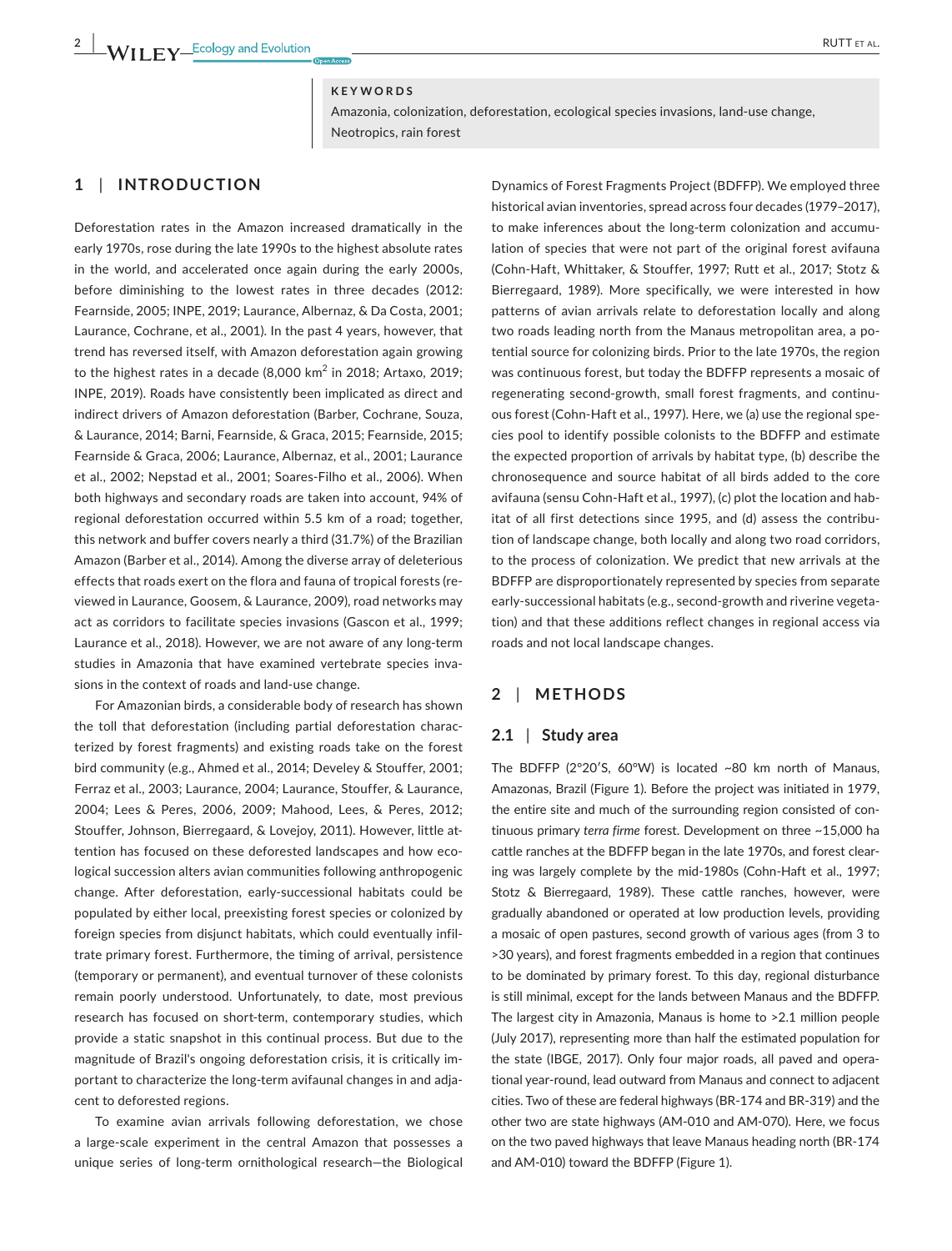

FIGURE 1 Study area, showing the Biological Dynamics of Forest Fragments Project (BDFFP; represented by a 10-km buffer around a control reserve and three ranches), as well as 2-km buffers around two putative avian dispersal corridors that lead north from the city of Manaus, Brazil, and the confluence of the Rio Negro and the Rio Solimões (BR‐174 on the left and AM‐010/ZF‐7 on the right). Gray background represents land cover in 2017 that was classified as closed‐canopy forest in our analyses, whereas white indicates nonforest (roads, pastures, agriculture, scrub, etc.). Symbols refer to locations where each of the most recent 19 species added to the BDFFP core avifauna was first detected. Although some have appeared in very small areas of disturbance, the vast majority of these additions are from the major disturbed areas of the ranches

# **2.2** | **Generating the habitat associations for the regional species pool**

Neotropical birds discriminate among different vegetation types and can broadly be categorized by habitat, thus allowing us to dis‐ tinguish the primary avian habitats of Amazonia (Parker, Stotz, & Fitzpatrick, 1996). *Terra firme* forests are the dominant forest type in both area and species richness (Parker et al., 1996). In Amazonia, other main vegetation types include floodplain forests (e.g., *várzea* in seasonally flooded forests along "whitewater" rivers and *igapó* along "blackwater" rivers), river island scrub, and white sand forest, each with their own distinct avifauna and local contribution to Amazonian biodiversity (Borges, 2004; Parker et al., 1996; Remsen & Parker, 1983; Rosenberg, 1990). Secondary forests, on large scales almost exclusively created by anthropogenic disturbance, are increasingly becoming an important component in Amazonia and are occupied by more broadly distributed, habitat‐generalist birds (Parker et al., 1996; Perz & Skole, 2003). Major rivers also divide closely related species, leading to areas of endemism that further increase Amazonian bio‐ diversity (Capparella, 1991; Cracraft, 1985). Collectively, this results in a distinct regional species pool that can be characterized by habi‐ tat types and separated by interfluves, giving us the opportunity to evaluate how habitat affinities of birds in a regional species pool con‐ tribute to the avifauna of an altered site.

We first developed a list that we consider to be the "regional species pool"—those species that might reasonably be expected to occur at the study site. This seemingly arbitrary task of decid‐ ing which species are most likely was based on meeting relatively simple requirements. First, the species must have been previously recorded somewhere in the Amazon (total ~1,300 spp.), thereby assuming that the Amazonian avifauna as a whole is well-characterized despite knowledge gaps at a regional scale. Second, species known to be limited to upland (*terra firme*) forest (see below for habitat classifications) were only included if they occur within the Guiana area of endemism, that is, north of the Amazon River and east of the lower Rio Negro. This is because these large rivers are believed to delimit distributions for *terra firme* species and, empir‐ ically, because no *terra firme* species has been found at the study site that does not also occur elsewhere within the Guiana area (see Cohn‐Haft et al., 1997 and Section 3), even if those other *terra firme* species are normally found within a few kilometers of the Guiana area, but in adjacent areas of endemism (south of the Amazon River and west of the lower Rio Negro). Third, because species from other habitats are not known to exhibit the same degree of endemism as *terra firme* birds, we relaxed our criteria, included them if previously known from within a 500 km radius if nonmigratory (resident) and a 1,000 km radius if migratory. We then curated the list by hand, add‐ ing or removing species to ensure the final product matched current knowledge. The resulting list necessarily includes all species already detected within the study area.

Using the Parker et al. (1996) databases, we added habitat associations for all birds in the regional species pool. We used the first (primary) habitat type when appropriate; however, we made adjust‐ ments, accepting secondary or tertiary habitat codes when avail‐ able, if the primary code suggested the species occurred in habitat not found in central Amazonia (e.g., montane forest and temperate grassland). We collapsed these 22 categories (21 distinct habitats plus "Edge") for the regional species pool into a more manageable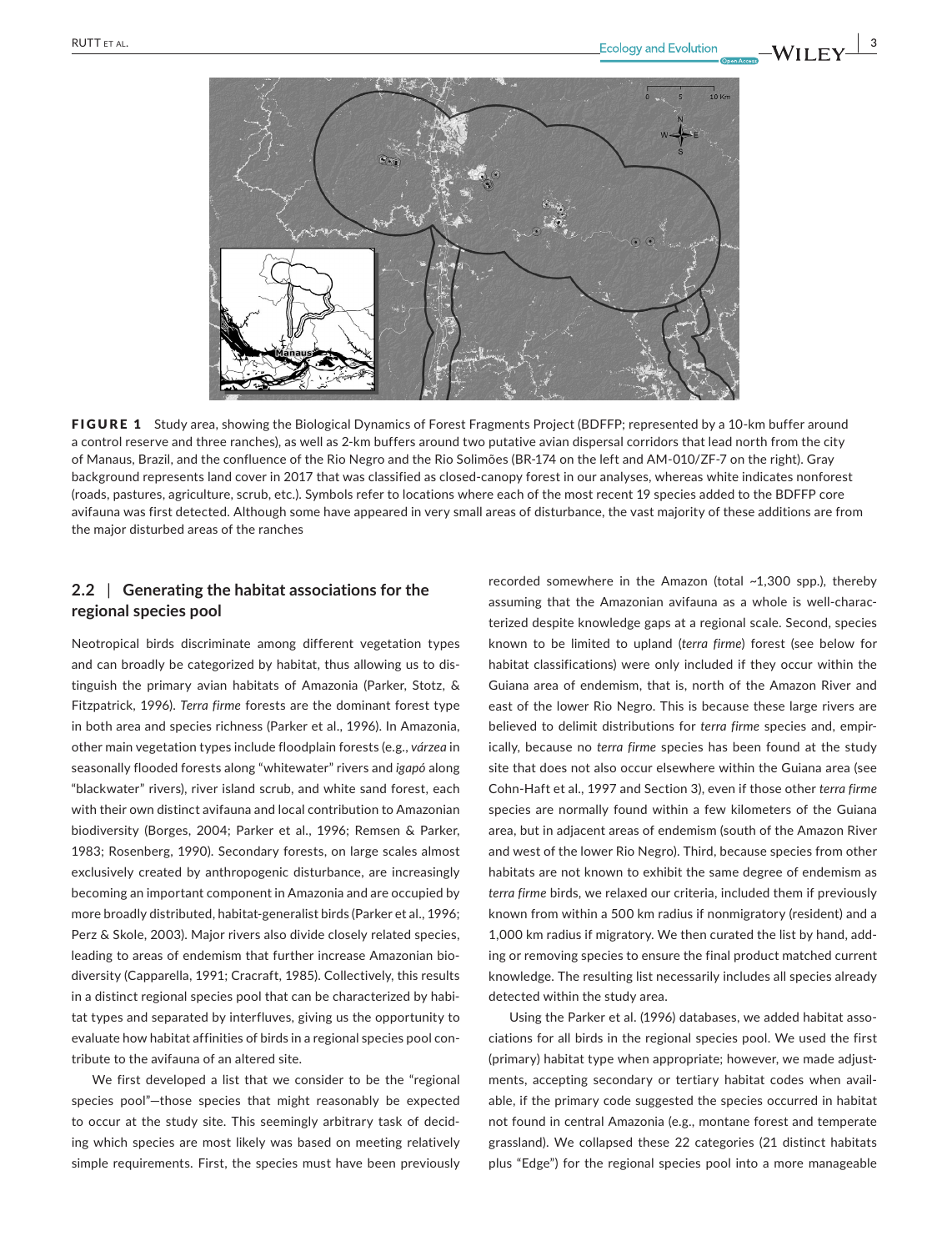seven that adequately captured habitat diversity in the immediate vicinity of the BDFFP: aquatic, primary forest, riverine, secondary forest, white sand, palm, and grassland/pasture (see Appendix A). We elected to use the term "riverine" to refer to terrestrial birds that occur in floodplain forests, river‐edge forest, and on river islands.

For those birds in the regional species pool (*n =* 725), we first categorized species into two groups: those that have been recorded at the BDFFP and those that have not. Within the species that had been recorded, we categorized species as those that are part of the core forest avifauna and those that are not. The core avifauna is defined as all species that occupy primary *terra firme* forest at a relative abundance of rare, uncommon, or common (i.e., species reg‐ ularly found in appropriate habitat, but not occasionally dispersing or wandering individuals; Remsen, 1994). This assemblage is a well‐ characterized baseline after >35 years of ornithological coverage (Cohn‐Haft et al., 1997; Rutt et al., 2017). Those listed species that are not part of the core avifauna are presumed to have appeared following local landscape change. Three successive inventories then allowed us document the chronosequence of arriving colonists and migrants/vagrants, roughly covering the 1980s (Stotz & Bierregaard, 1989), the late 1980s to mid‐1990s (Cohn‐Haft et al., 1997), and the mid‐1990s to the present (Rutt et al., 2017). We distinguish between these two groups of noncore species by abundance, considering species that have reached a relative abundance of "uncommon" or "common" (species that occur in most or all appropriate habitats) in Cohn‐Haft et al. (1997) or Rutt et al. (2017) to have colonized and become established. Sampling has been systematic in continuous forest, fragments, and fragment borders but opportunistic in all other habitats. Taxonomy follows the South American Classification Committee (Remsen et al., 2018).

## **2.3** | **Location of recent additions**

To verify that published habitat preferences match where a species first appears at a novel site, we plotted the approximate GPS coordinates for the first detection of each of the most recent 19 species added to the BDFFP (Figure 1; Rutt et al., 2017); no comparable raw data were available for additions before 1997. These locations were overlaid onto satellite imagery that allowed classification by coarse habitat types, which we combined with habitat descriptions from each of the species accounts in Rutt et al. (2017) to contextualize the local habitat at the time of detection.

# **2.4** | **Assessing long‐term changes in forest cover at the BDFFP and along two road corridors**

For our purposes, we define the BDFFP study area as a 10‐km buffer around the 11 experimental fragments plus a 1,000‐ha control re‐ serve known as Km 41 (Bierregaard, Gascon, Lovejoy, & Mesquita, 2001). For the two road corridors (BR‐174 and AM‐010/ZF‐7), we delineated 2 km buffers around each of these roads between the northern urban limits of Manaus and the southern extent of the BDFFP buffer. For all three zones, we used Landsat satellite imagery

in 1987, 1997, 2007, and 2017 to quantify the extent of forest cover across 30 years. We selected cloud‐free imagery within our study area that resulted in all samples being taken during the dry season: 29 August 1987 (Landsat 5), 21 June 1997 (LS 5), 4 August 2007 (LS 5), and 30 July 2017 (LS 8). Land cover classification was conducted in GIS (ArcMap 10.5; ESRI) at 30‐m resolution for all imagery. We first generated false‐color images by combining spectral bands that create contrast between land classes of interest (bands 2, 3, 4 for LS 5, bands 3, 4, 5 for LS 8). We then classified multiband images into closed‐canopy "forest" (primary forest or mature regrowth) and "other" using ArcMap's interactive supervised classification, which employs user-selected training samples. For "forest" training samples, we selected areas that were known to contain continuous for‐ est that was at least 30 years old, whereas for "other" we chose bare soil, roads, clearcuts, open water, pastures, and housing. Training samples for both land cover categories were identical across the four time periods (e.g., areas that were always forest and roads). Because classified forest imagery contained many small holes, likely due to natural gap dynamics, we filled interior gaps ≤0.27 ha (3 pixels) be‐ fore we calculated total forest cover.

#### **2.5** | **Data analysis**

To determine whether habitat associations of colonists and migrants/ vagrants are disproportional to habitat associations of available birds in the regional species pool (i.e., excluding the core avifauna), we used *G* tests of independence. We similarly performed *G* tests to determine whether habitat associations of noncore species that ap‐ peared early (1979–86) and late (1987–2017) differed significantly from the regional species pool. If an overall *G* test was significant, we then ran post hoc tests with a Bonferroni correction—each nominal variable against the sum of all others (additional  $2 \times 2$  contingency tables)—to identify habitat(s) that were disproportionately contrib‐ uting colonists or additions (Figure 2).

## **3** | **RESULTS**

#### **3.1** | **Community structure and habitat associations**

Our regional species pool of 725 species included more than half of all known Amazonian bird species (see Rutt, Jirinec, Cohn‐Haft, Laurance, & Stouffer, 2019). From that pool, 407 (56%) have been recorded at the BDFFP (Rutt et al., 2017). The core avifauna at the BDFFP typifies the forest community prior to disturbance and comprises 268 species (Rutt et al., 2017). Since 1979, 139 species that are not a part of the core avifauna have been recorded at the BDFFP: 85 were added by 1986, another 35 by 1994, and the final 19 by 2017 (Table 1). The vast major‐ ity of these additions are considered rare or vagrants at the BDFFP (99 species; 71% of additions) or are regular austral or boreal migrants (5 species; 4%). We considered the remaining 35 species to be established permanent residents (Table 2). We found no species endemic to areas west of the Rio Negro or south of the Amazon River. All primary *terra firme* forest birds at the BDFFP are widespread in the Guianan region.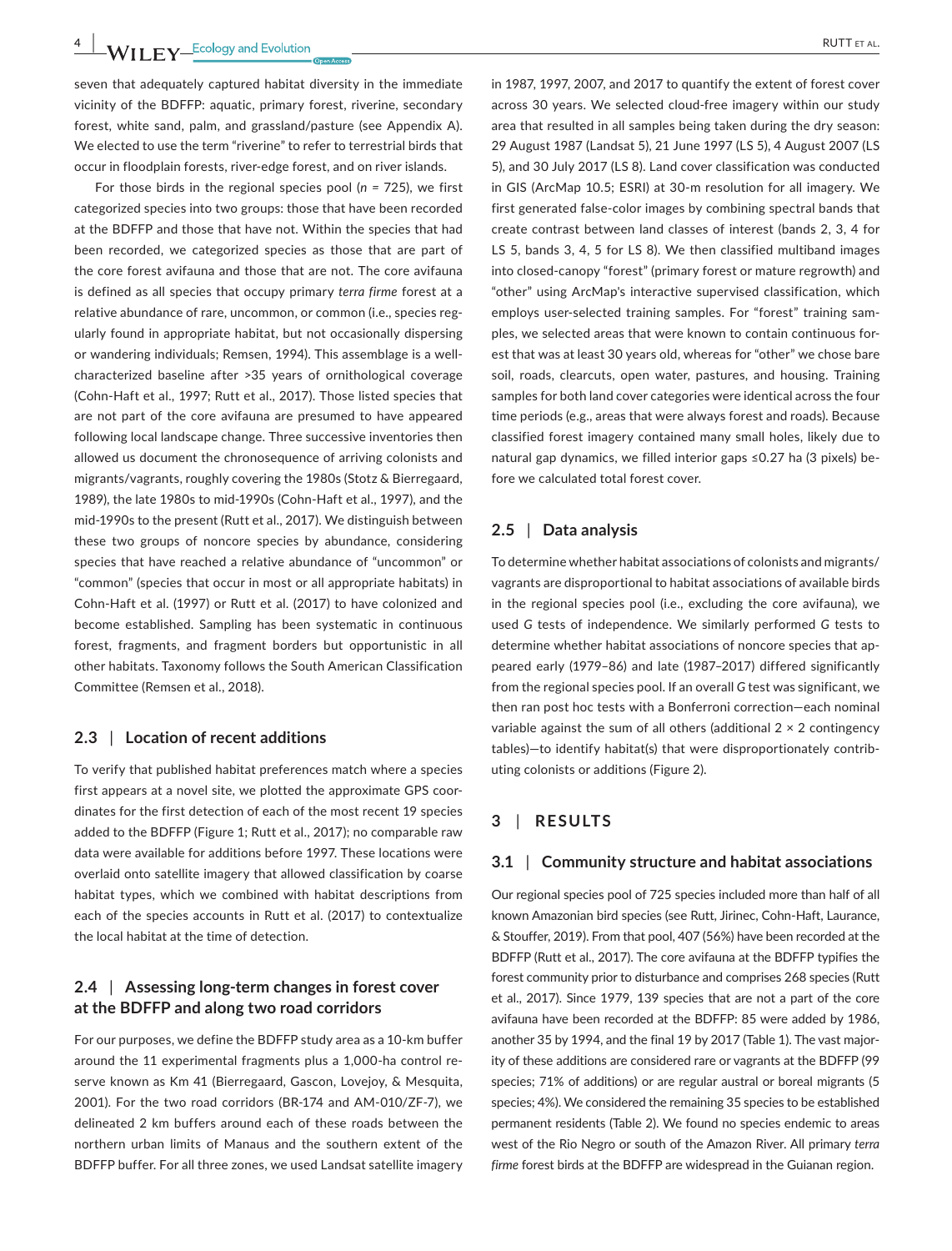

FIGURE 2 The number of observed (gray bars) and expected (empty bars) bird species per habitat added to the core avifauna at the Biological Dynamics of Forest Fragments Project (BDFFP) in the state of Amazonas, Brazil. Expected proportions were derived by assuming that species would filter passively in numbers proportional to the habitat associations of the Manaus regional species pool and, together, would sum to 139 species, the total number of birds added to the core avifauna of the BDFFP

Taken altogether, habitat associations of the 139 species of col‐ onists and migrants/vagrants at the BDFFP were not representative of habitat associations for available birds in the regional species pool (*G* = 27.11, *df* = 6, *p* < .001, Figure 2). Excluding those habitats with very few species (sand and palm), post hoc tests with a Bonferroni

TABLE 1 Time period of first detection by habitat association for bird species added to the core avifauna at the Biological Dynamics of Forest Fragments Project (BDFFP) in the state of Amazonas, Brazil

correction (*p* = .01) revealed that more secondary forest species (*G* = 12.28, *df* = 1, *p* < .001) and fewer riverine species (*G* = 18.87, *df* = 1, *p* < .001; Figure 2) appeared than would have been expected from the regional species pool. The pattern was identical in the re‐ stricted subset of colonists ( $G = 26.38$ ,  $df = 6$ ,  $p < .001$ ), with more secondary forest species (*G* = 17.91, *df* = 1, *p* < .001) and fewer river‐ ine species ( $G = 7.56$ ,  $df = 1$ ,  $p = .006$ ) than predicted by the regional species pool. This difference in habitat association, however, was only evident for the 85 species added during the 1980s (Table 1;  $G = 35.40$ , *df* = 6, *p* < .001) and was not significant for the subsequent 54 additions that accumulated from the late 1980s through the 2000s (*G* = 4.41, *df* = 6, *p* = .62). Only during the 1980s did more secondary forest species (*G* = 10.04, *df* = 1, *p* = .002) and fewer riv‐ erine species (*G* = 27.83, *df* = 1, *p* < .001) appear than were expected from the regional species pool.

## **3.2** | **Location of recent additions**

With only one exception, all of the 19 species whose preferred habitat can be found at the BDFFP (i.e., primary forest, secondary forest, or aquatic) were first detected in that habitat. The lone ex‐ ception was Scaled Pigeon (*Patagioenas speciosa*; primary forest), which was first detected in mature secondary forest; however, this species' local and published habitat affinities actually include a variety of shorter and sparser forests, and it does not typically oc‐ cupy primary forest here (see species account in Rutt et al., 2017). Species that Parker et al. (1996) classified as grassland (Upland Sandpiper [*Bartramia longicauda*]), riverine (Cinnamon Attila [*Attila cinnamomeus*], White‐throated Kingbird [*Tyrannus albogularis*]), and sand (Yellow‐crested Manakin [*Heterocercus flavivertex*]) birds—habi‐ tats not present at the BDFFP—first appeared in the closest on‐site

|                  | <b>Total species</b> | Number of new species recorded<br>(colonized) | <b>Species</b><br>never |                |                |
|------------------|----------------------|-----------------------------------------------|-------------------------|----------------|----------------|
| <b>Habitat</b>   | possible             | 1979-1986                                     | 1987-1994               | 1995-2017      | recorded       |
| Aquatic          | 82                   | 21(2)                                         | 6                       | $\overline{2}$ | 53             |
| Secondary        | 137                  | 38 (20)                                       | 13(2)                   | $\overline{7}$ | 79             |
| Primary          | 75                   | 10(2)                                         | 4                       | 4              | 57             |
| Sand             | 11                   | 1(1)                                          | $\Omega$                | $\mathbf{1}$   | 9              |
| Palm             | 3                    | $\mathbf{1}$                                  | $\Omega$                | $\Omega$       | $\overline{2}$ |
| Riverine         | 100                  | 3(2)                                          | $\overline{7}$          | $\overline{4}$ | 86             |
| Grassland        | 49                   | 11(6)                                         | 5                       | $\mathbf{1}$   | 32             |
| Total            | 457 <sup>a</sup>     | 85 (33)                                       | 35(2)                   | 19             | 318            |
| % of new species |                      | 61%                                           | 25%                     | 14%            |                |
| % of colonists   |                      | 94%                                           | 6%                      | 0%             |                |

*Note:* Total species possible enumerates the regional species pool (minus the already identified core avifauna; see Section 2) and the final column those that have never been recorded at the BDFFP. Numbers in parentheses designate how many species of a particular habitat colonized during that interval; the balance refers to migrants and vagrants.

Bold cell values indicate statistically significant deviations from expected values given the total species possible (first column).

<sup>a</sup>457 = 725 (regional species pool) - 268 (core avifauna).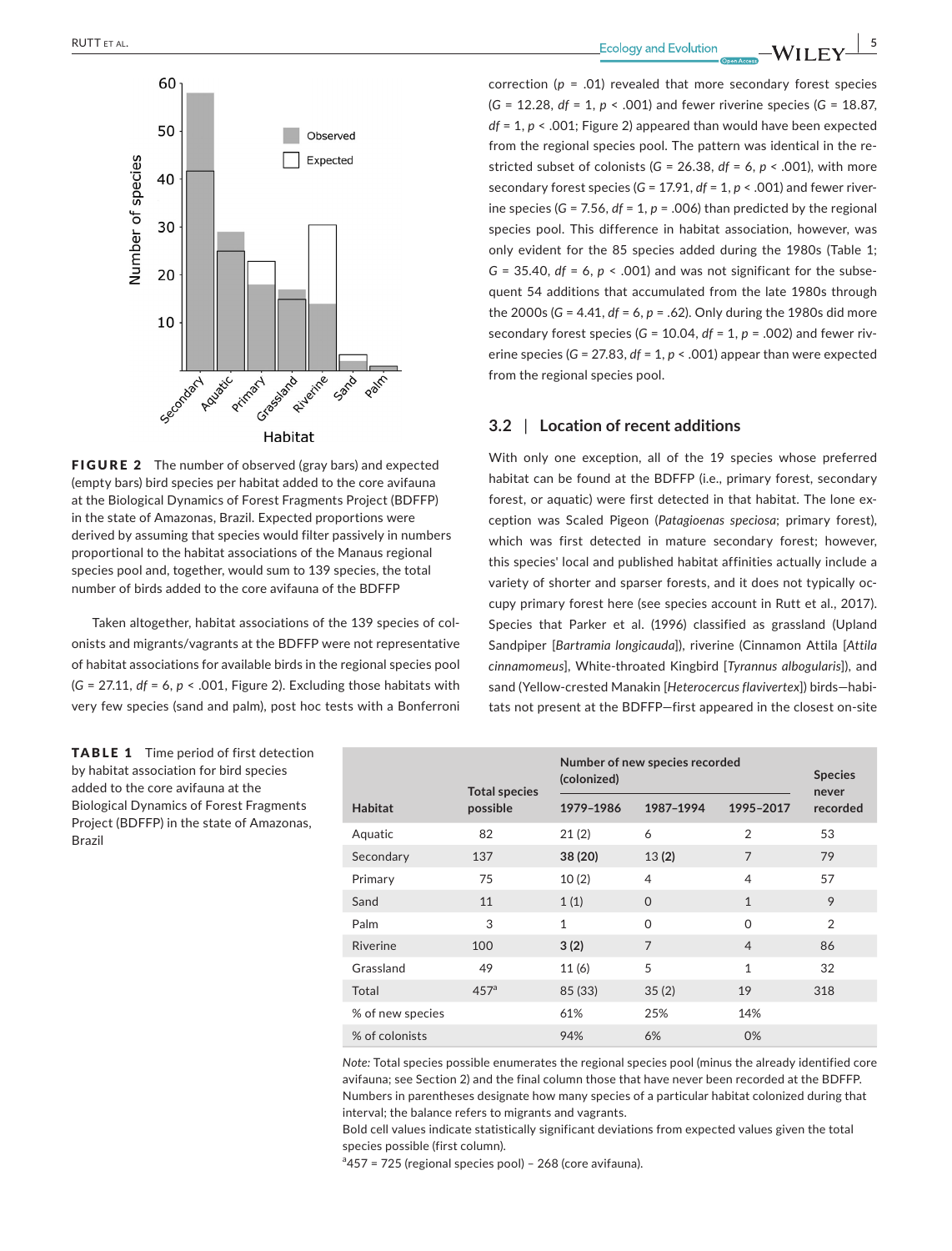TABLE 2 Thirty-five bird species that colonized the Biological Dynamics of Forest Fragments Project in the state of Amazonas, Brazil, along with the interval during which each species was first detected on site and its habitat affiliation according to the Parker et al. (1996) databases

| Scientific name            | English name                   | 1986                      | 1994                      | 2017                      | <b>Habitat</b> |
|----------------------------|--------------------------------|---------------------------|---------------------------|---------------------------|----------------|
| Ortalis motmot             | Variable Chachalaca            | X                         | x                         | $\pmb{\times}$            | Secondary      |
| Tachybaptus dominicus      | Least Grebe                    | $\pmb{\times}$            | $\boldsymbol{\mathsf{X}}$ | $\mathsf X$               | Aquatic        |
| Leptotila verreauxi        | <b>White-tipped Dove</b>       | X                         | X                         | $\pmb{\times}$            | Secondary      |
| Crotophaga ani             | Smooth-billed Ani              | $\mathsf X$               | $\boldsymbol{\mathsf{X}}$ | $\pmb{\times}$            | Secondary      |
| Piaya cayana               | Squirrel Cuckoo                | X                         | X                         | $\pmb{\times}$            | Primary        |
| Nyctidromus albicollis     | Common Pauraque                | $\mathsf X$               | X                         | $\boldsymbol{\mathsf{X}}$ | Secondary      |
| Anurolimnas viridis        | Russet-crowned Crake           | X                         | X                         | $\pmb{\times}$            | Grassland      |
| Jacana jacana              | <b>Wattled Jacana</b>          | $\mathsf X$               | X                         | $\boldsymbol{\mathsf{X}}$ | Aquatic        |
| Cathartes aura             | <b>Turkey Vulture</b>          | X                         | X                         | X                         | Grassland      |
| Coragyps atratus           | <b>Black Vulture</b>           | $\pmb{\times}$            | $\boldsymbol{\mathsf{X}}$ | $\mathsf{x}$              | Secondary      |
| Buteogallus meridionalis   | Savanna Hawk                   | X                         | x                         | X                         | Grassland      |
| Rupornis magnirostris      | Roadside Hawk                  | $\mathsf X$               | X                         | $\mathsf X$               | Secondary      |
| <b>Buteo nitidus</b>       | Gray-lined Hawk                | X                         | X                         | $\boldsymbol{\mathsf{x}}$ | Secondary      |
| <b>Buteo brachyurus</b>    | <b>Short-tailed Hawk</b>       | $\mathsf X$               | X                         | $\mathsf X$               | Primary        |
| Milvago chimachima         | <b>Yellow-headed Caracara</b>  | $\pmb{\times}$            | X                         | $\mathsf X$               | Grassland      |
| Thamnophilus punctatus     | Northern Slaty-Antshrike       |                           | X                         | $\boldsymbol{\mathsf{X}}$ | Secondary      |
| Cercomacroides tyrannina   | Dusky Antbird                  | X                         | X                         | $\pmb{\times}$            | Secondary      |
| Myiozetetes cayanensis     | Rusty-margined Flycatcher      | $\pmb{\times}$            | X                         | $\boldsymbol{\mathsf{X}}$ | Secondary      |
| Empidonomus varius         | Variegated Flycatcher          | X                         | X                         | $\mathsf X$               | Secondary      |
| Tyrannus melancholicus     | <b>Tropical Kingbird</b>       | $\mathsf X$               | $\mathsf X$               | $\mathsf X$               | Secondary      |
| Tyrannus savana            | <b>Fork-tailed Flycatcher</b>  | X                         | X                         | $\boldsymbol{\mathsf{x}}$ | Grassland      |
| Myiarchus ferox            | Short-crested Flycatcher       | $\boldsymbol{\mathsf{X}}$ | X                         | $\mathsf X$               | Riverine       |
| Neopelma chrysocephalum    | Saffron-crested Tyrant-Manakin | X                         | $\pmb{\times}$            | $\mathsf X$               | Sand           |
| Manacus manacus            | <b>White-bearded Manakin</b>   |                           | X                         | $\mathsf X$               | Secondary      |
| Stelgidopteryx ruficollis  | Southern Rough-winged Swallow  | X                         | X                         | $\pmb{\mathsf{X}}$        | Secondary      |
| Troglodytes aedon          | House Wren                     | $\pmb{\times}$            | $\mathsf X$               | $\mathsf X$               | Secondary      |
| Volatinia jacarina         | <b>Blue-black Grassquit</b>    | X                         | X                         | $\boldsymbol{\mathsf{X}}$ | Secondary      |
| Ramphocelus carbo          | Silver-beaked Tanager          | $\mathsf X$               | X                         | $\mathsf X$               | Secondary      |
| Sporophila castaneiventris | Chestnut-bellied Seedeater     | X                         | X                         | $\boldsymbol{\mathsf{X}}$ | Secondary      |
| Sporophila angolensis      | Chestnut-bellied Seed-Finch    | $\mathsf X$               | $\mathsf X$               | $\mathsf X$               | Secondary      |
| Thraupis episcopus         | Blue-gray Tanager              | X                         | X                         | $\pmb{\times}$            | Secondary      |
| Thraupis palmarum          | Palm Tanager                   | $\mathsf{x}$              | X                         | $\mathsf{x}$              | Secondary      |
| Ammodramus aurifrons       | Yellow-browed Sparrow          | X                         | X                         | $\boldsymbol{\mathsf{X}}$ | Riverine       |
| Molothrus bonariensis      | <b>Shiny Cowbird</b>           | $\mathsf X$               | X                         | $\mathsf X$               | Secondary      |
| Sturnella militaris        | Red-breasted Meadowlark        | X                         | x                         | X                         | Grassland      |

*Note:* A species was considered to have colonized and become established if it was not a part of the original core avifauna and it reached a relative abundance of "uncommon" or "common" in 1994 or 2017 (Cohn‐Haft et al., 1997; Rutt et al., 2017).

analogs: pasture, a moriche palm (*Mauritia flexuosa*) swamp and for‐ est pond, and stunted secondary forest, respectively. Two additional riverine species (Black‐chinned Antbird [*Hypocnemoides melanopo‐ gon*] and Yellow‐rumped Cacique [*Cacicus cela*]) were found at pri‐ mary forest sites, but one was in a small camp clearing and the other in a small (10‐ha) forest fragment, suggesting association with local disturbance.

## **3.3** | **Temporal landscape changes**

As delineated by our binary landscape classification, the BDFFP has been predominantly covered by closed‐canopy forest across all four time periods (90.0%–94.8%; Figure 3), becoming more for‐ ested from 1987 to 2017. Although the majority of the two road buffers was also comprised of closed‐canopy forest (an average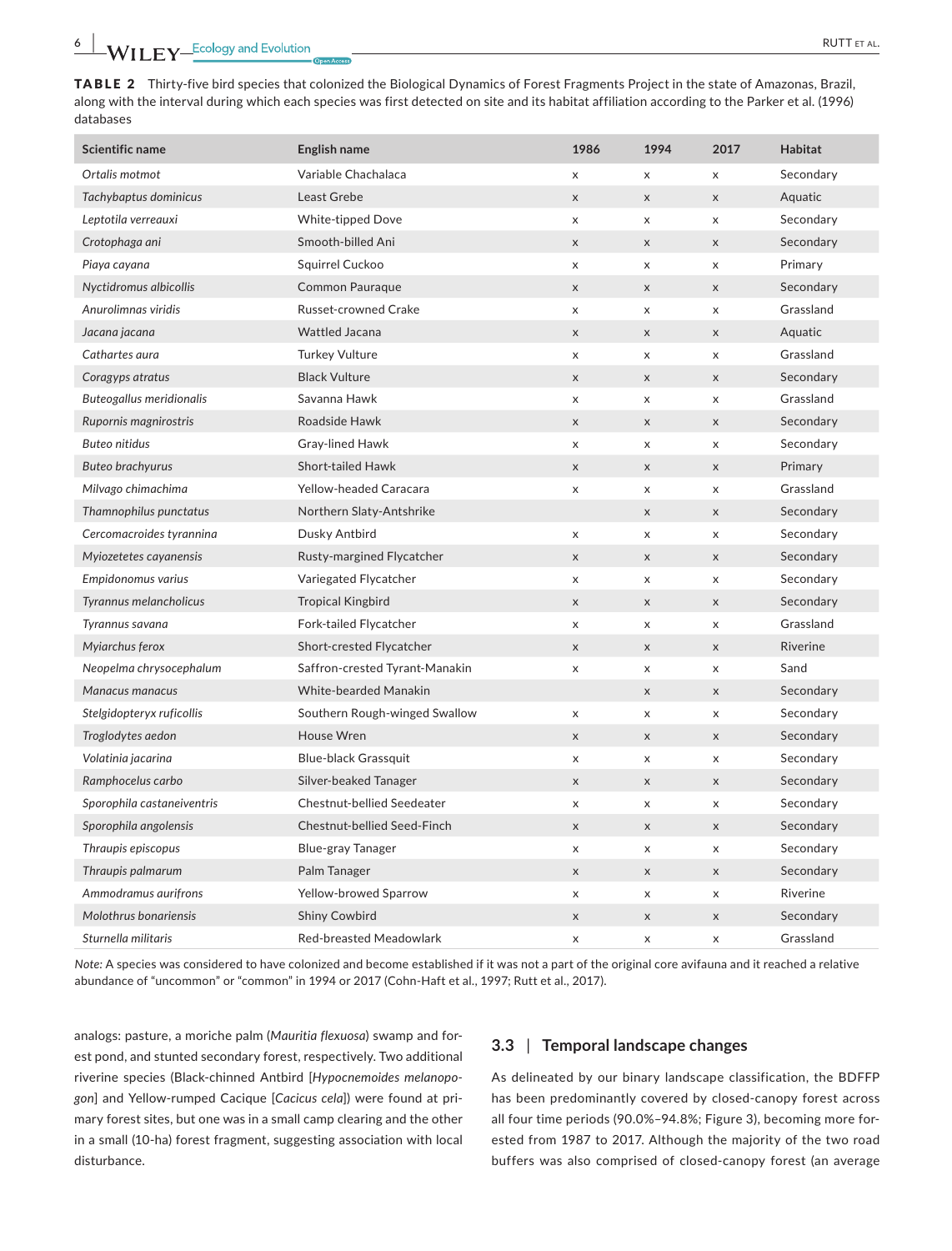

FIGURE 3 Results of land cover classification as closed-canopy forest (primary forest or mature regrowth; black) and nonforest (white) using Landsat imagery across 30 years at the Biological Dynamics of Forest Fragments Project (BDFFP) and along two highways that connect the city of Manaus, Brazil, to the BDFFP. The percent of forest within the BDFFP and along each of the two corridors (BR‐174 to the west and AM‐010/ZF‐7 to the east) is illustrated during all four time periods

of 73.1% along BR‐174 and 75.5% along AM‐010/ZF‐7), nonfor‐ est habitat was much more uniformly distributed and prevalent, remaining between 21.6% and 30.6% of the total area of each road buffer during all four time periods. There were no clear temporal trends in the extent of forest cover along the two road corridors, as both had similar proportions of closed‐canopy forest in 1987 and 2017 (Figure 3).

# **4** | **DISCUSSION**

Our long‐term data allow us to describe the accumulation of novel species into an Amazon forest bird community following deforestation. In all, 139 species that are not part of the core avifauna have been added during the past ~40 years (1979–2017), representing 34% of the present BDFFP list (Rutt et al., 2017). Thirty-five species are considered to have colonized and since become established at the BDFFP, a nontrivial addition to the local species assemblage—13% of the core avifauna (Rutt et al., 2017). Furthermore, because we can relate the de‐ tection of these species across time as well as to large‐scale temporal landscape changes, this study offers insight into the process of avian colonization and ecological species invasions (hereafter, "invasions").

#### **4.1** | **Invasions happen quickly**

Despite relatively unchanging land cover at both the BDFFP and along two road corridors, novel species arrived quickly following deforesta‐ tion and creation of pastures. Most additions to the original forest avifauna (61%; 85/139) were detected during the 1980s. Similarly, al‐ most all colonists (94%; 33/35)—species that presumably established new breeding populations—first appeared during the 1980s.

# **4.2** | **Colonists were mostly widespread generalist species**

Ubiquitous, widespread generalists associated with secondary forest appeared in greater numbers than were expected by passive filtering according to the regional species pool. Furthermore, of the noncore species that colonized and became established at the BDFFP, a dis‐ proportionate number (22 species; 63%) are classified as secondary

forest birds (Table 2). Assuming that all species evolved in natural, no‐ nanthropic habitats, the bulk of these habitat generalists now able to exploit anthropogenic second growth likely originated from river‐edge habitat in the region (Terborgh & Weske, 1969). As classified here, however, riverine species are largely comprised of more habitat spe‐ cialists, and fewer riverine species appeared at the BDFFP or colonized than were expected by chance. Thus, it seems that the most specialized riverine birds (true floodplain forest species and river island obligates) rarely disperse far inland, even along river‐like road disturbances, or colonize new sites such as the BDFFP. Further evidence of this is the fact that the avifauna of the city of Manaus is dominated by floodplain forest birds (M. Cohn-Haft, pers. obs.), but many of these have not progressed farther inland nor reached the BDFFP, even though the city would seem to be a reasonable source for colonizing birds. Instead, primarily generalist species that are today associated with secondary forest actively dispersed into and colonized the BDFFP. Furthermore, despite >35 years of ornithological coverage, we never detected a sin‐ gle forest species from adjacent areas of endemism (west of the Rio Negro or south of the Amazon River).

#### **4.3** | **Exotic species did not colonize**

Interestingly, no truly exotic species (non‐Amazonian or non‐South American) have become established in our study area. The only such species found anywhere nearby are Cattle Egrets (*Bubulcus ibis*), Rock Pigeons (*Columba livia*), House Sparrows (*Passer domesticus*), and Common Waxbills (*Estrilda astrild*). The egrets are known as ac‐ cidental at our sites and have probably not become established sim‐ ply because the cattle ranches have all failed (Laurance et al., 2018). The other three species are present in the city of Manaus (pers. obs., Borges, Pacheco, & Whittaker, 1996), but have not been found away from dense human populations. This appears to attest to the resistance of Amazonian primary forest to invasion by exotic species, as well as the apparent resistance of disturbed, secondary forests.

# **4.4** | **Colonizers are not infiltrating old‐ growth forests**

Those species that have colonized the BDFFP only rarely penetrate pri‐ mary forest or the interior of large fragments, and none have colonized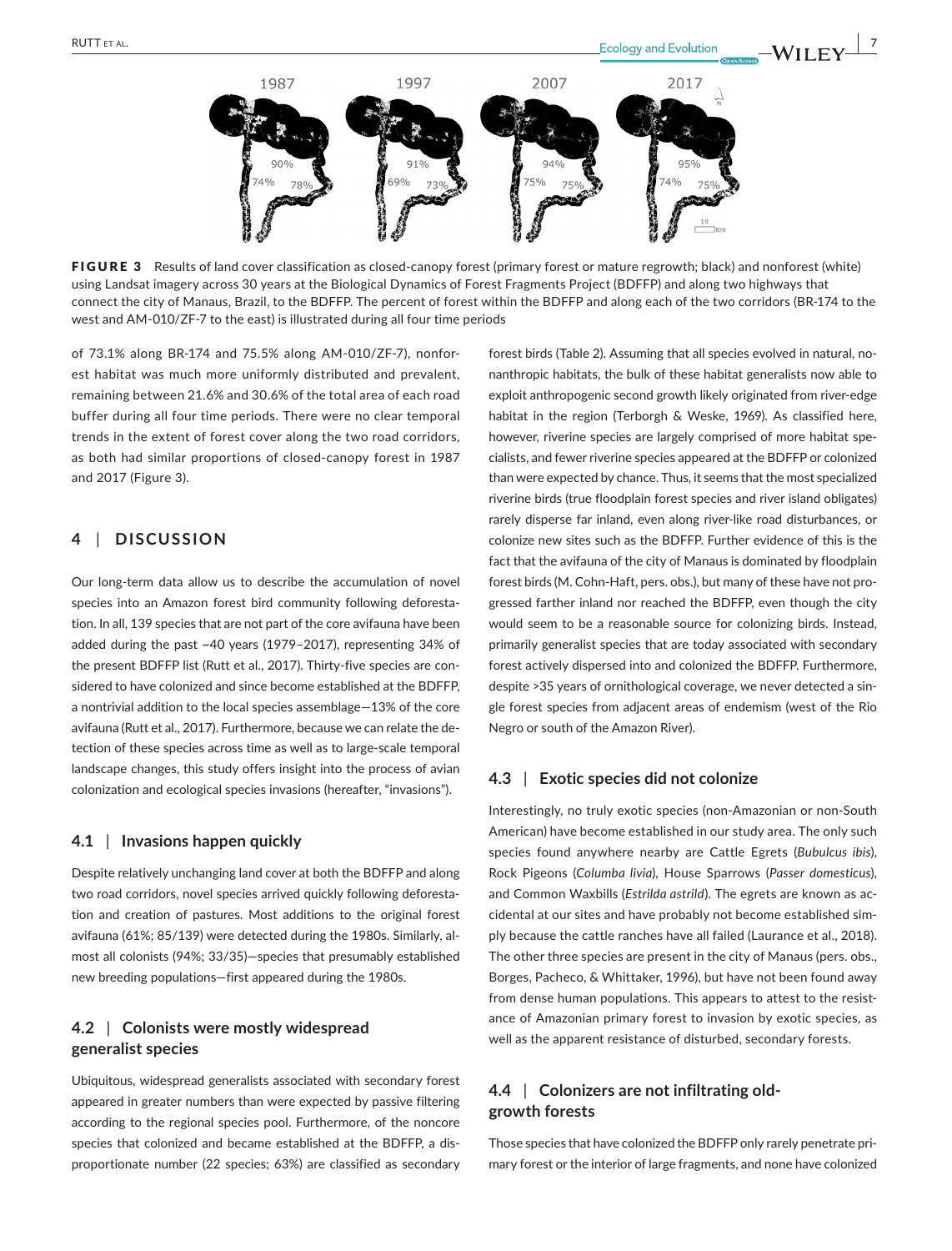these habitats. Out of the 35 colonists, 16 (46%) have been captured at least once during long-term bird banding effort, for a total of 656 captures in our >69,000 capture dataset. However, most of these records are from very small forest fragments (1‐ha) or from nets placed along the border of larger fragments. Excluding captures within ~100 m of a forest border at all other sites leaves only 44 captures of 7 species (predominantly White‐bearded Manakin [*Manacus manacus*], House Wren [*Troglodytes aedon*], Silver‐beaked Tanager [*Ramphocelus carbo*], and Chestnut‐bellied Seed‐Finch [*Sporophila angolensis*]). Furthermore, only four of 35 species (Variable Chachalaca [*Ortalis motmot*], Common Pauraque [*Nyctidromus albicollis*], Silver‐beaked Tanager, and Blue‐gray Tanager [*Thraupis episcopus*]) were detected eight times in a 100‐ha continuous forest plot during an intensive whole‐community inven‐ tory (Johnson, Stouffer, & Vargas, 2011). Thus, invading birds largely represent nonforest taxa restricted to anthropogenic habitats in the matrix and rarely penetrate closed‐canopy forests, consistent with the earlier suggestion that intact rainforests are generally resistant to spe‐ cies invasions (Laurance & Bierregaard, 1997). Therefore, we believe that these additions and invaders have a minimal ecological impact on the intact forest (e.g., seed dispersal of pioneer plant species and nest parasitism), although they could be playing nontrivial roles in matrix and disturbed habitats, including the potential introduction of novel pathogens (Altizer, Bartel, & Han, 2011). Similarly, no primary forest birds colonized early‐successional habitat following disturbance.

# **4.5** | **Some species are still trickling in whereas others are retreating in response to forest succession**

The appearance of novel species at the BDFFP is far from random and includes many species that were predicted to eventually arrive (Cohn‐Haft et al., 1997). Despite considerably less fieldwork at Reserva Ducke—near the juncture of BR‐174 and AM‐010 along the outskirts of Manaus—Willis (1977) found 30 species not reported at the BDFFP during the first inventory (Stotz & Bierregaard, 1989). Within the following decade, however, 14 of those 30 species had appeared at the BDFFP (Cohn‐Haft et al., 1997), and another six were detected between 1995 and 2017 (Rutt et al., 2017). Additional secondary forest species are still trickling in and may be in the early stages of colonization (Tropical Screech‐Owl [*Megascops choliba*], Yellow‐bellied Elaenia [*Elaenia flavogaster*], Boat‐billed Flycatcher [*Megarynchus pitangua*], Brown‐crested Flycatcher [*Myiarchus tyran‐ nulus*], and White‐lined Tanager [*Tachyphonus rufus*]). At the same time, a number of established colonists have become rarer as their preferred habitat at the BDFFP decreased between 1997 and 2017 (e.g., ground‐doves [*Columbina* spp.], House Wren, Yellow‐browed Sparrow [*Ammodramus aurifrons*], Blue‐black Grassquit [*Volatinia jacarina*], Chestnut‐bellied Seedeater [*Sporophila castaneiventris*], *Thraupis* spp., and Red‐breasted Meadowlark [*Sturnella militaris*]). Capture data reveal similar trends; for instance, there were 36 cap‐ tures of House Wren between 1981 and 1993, but none thereafter. Similarly, Silver‐beaked Tanager was captured 232 times during that interval and only 21 times thereafter. Many of these early-successional species were previously characterized as common and are

obvious and familiar avian components around human habitation in the region. Although early‐successional species appear to be largely declining, however, some secondary forest species seem to be in‐ creasing (e.g., Dusky Antbird [*Cercomacroides tyrannina*], White‐ bearded Manakin, and Buff‐throated Saltator [*Saltator maximus*]).

## **4.6** | **Are roads to blame?**

Given that roads are both direct and indirect drivers of Amazonian deforestation (Barber et al., 2014; Barni et al., 2015; Fearnside, 2015; Fearnside & Graca, 2006; Laurance et al., 2002; Laurance, Cochrane, et al., 2001; Nepstad et al., 2001; Soares‐Filho et al., 2006), it is ap‐ parent that roads are promoting species invasions both directly (as invasion corridors) and indirectly (by promoting land‐use changes). Cohn‐Haft et al. (1997) first proposed the idea that roads visually resemble rivers, including adjacent successional vegetation, and may serve as biological conveyor belts to transport species from extensive areas of disturbance near Manaus into previously undisturbed rainforest. Roads have been specifically implicated as catalysts for some invasions and range expansions in Amazonia, in particular, the advancement of House Sparrows, a species exclusively associ‐ ated with humans (Smith, 1973, 1980). At our site, Cohn‐Haft et al. (1997) described watching Swallow‐winged Puffbirds (*Chelidoptera tenebrosa*) progress incrementally farther north from Manaus along BR‐174 until it was eventually detected (1991) at the BDFFP itself. We cannot confirm that roads have been the conduit for colonization, although the continuous extension of disturbed vegetation they have consistently presented over time is likely to have bene‐ fited many of the colonizing species we detected. On the other hand, in spite of a river‐like disturbance corridor leading outward from the city of Manaus, long‐range dispersal of true floodplain forest spe‐ cialists has been very limited.

# **4.7** | **Natural habitat succession can remove potential colonists**

Our data also suggest that if land abandonment and forest recovery are shielded from further disturbance and allowed to proceed unim‐ peded—especially while sufficiently connected to primary forest—re‐ generating secondary forests offer another advantage: the ability to weed out invading species over time. Our data indicate that where forest cover has recuperated over time, the presence of early‐suc‐ cessional bird species has diminished. This is similar to the well‐doc‐ umented trend of increasing rarity of open‐country birds with the reforestation and afforestation of the eastern United States (Askins, 2000; Brennan & Kuvlesky, 2005). Although debate continues about the conservation value of secondary forests (Brook, Bradshaw, Koh, & Sodhi, 2006; Wright & Muller‐Landau, 2006a, 2006b), the extent of secondary forests in the Brazilian Amazon is increasing (Neeff, Lucas, dos Santos, Brondizio, & Freitas, 2006; Perz & Skole, 2003). We be‐ lieve that natural forest regeneration can further serve as an effective tool to eliminate new, distinct communities of invading colonists, pro‐ viding further opportunity for the original forest avifauna to recover.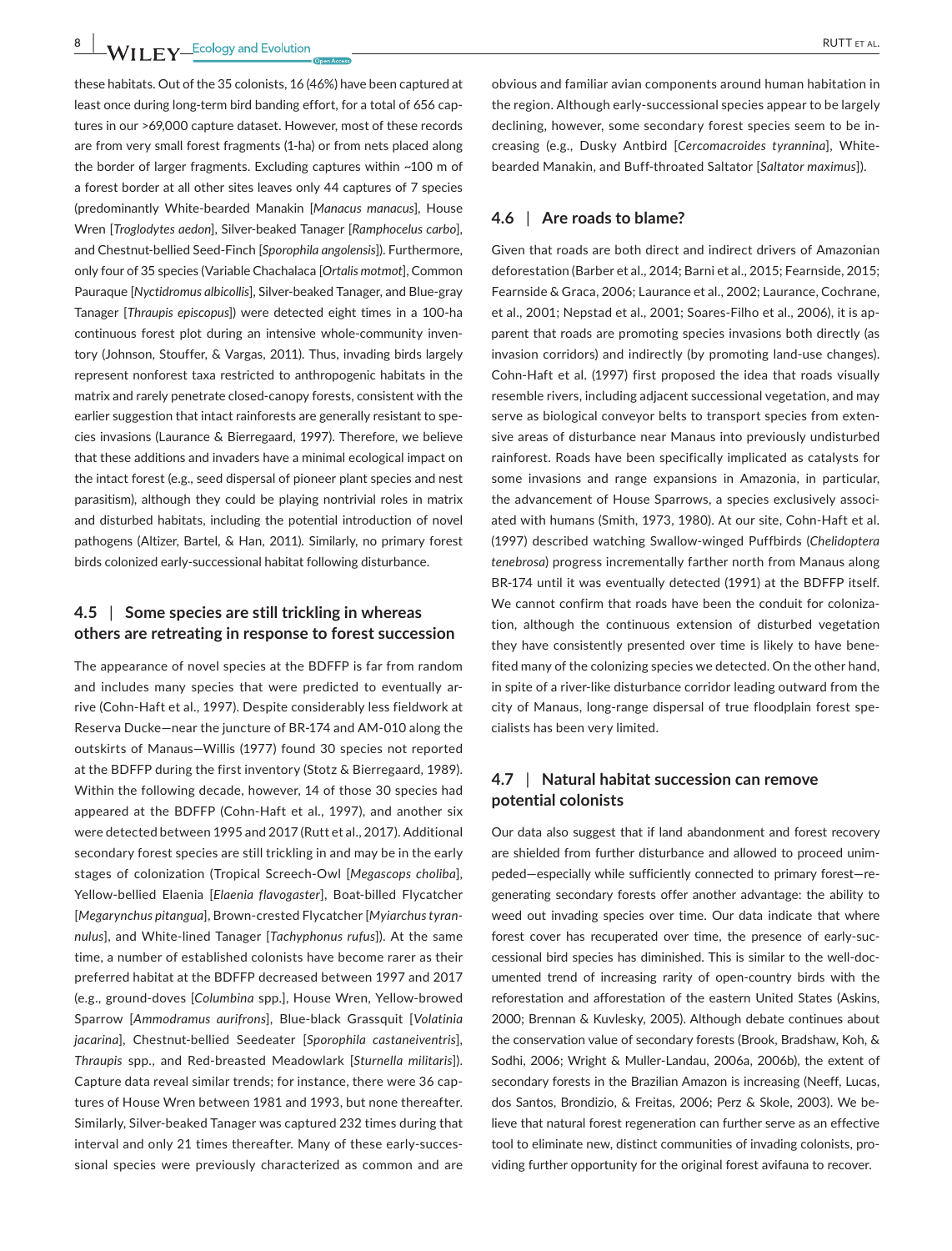# **4.8** | **Species richness alone is an inappropriate indicator of habitat quality for partially disturbed sites**

Although a commonly used metric in conservation assessments, our synthesis of these historical avian inventories also illustrates how species richness itself fails to capture landscape degradation. Total species richness increased by >100 species over the past nearly four decades—due to the foreign contribution of predominantly second‐ ary forest birds—despite the project area losing ~10% of primary forest when the cattle ranches were clearcut beginning in 1979. Of course, this would be expected with the appearance of novel habi‐ tats and their associated avifauna, but we nonetheless believe this is worth highlighting because a greater number of species is typically synonymous with greater conservation value. The apparent increase in species richness, however, is inconsequential, as regional conser‐ vation measures should be aimed at species dependent on primary forest (habitat specialists), not widespread habitat generalists able to exploit anthropogenic disturbances. These latter species are sim‐ ply a natural byproduct of disturbance and ecological succession in degraded landscapes. Thus, it is critical that we guard against these sorts of singular species richness assessments and instead focus on the constituent members of an identified community.

## **5** | **CONCLUSIONS**

Approximately 20% of the Brazilian Amazon has now been defor‐ ested (Artaxo, 2019), including what amounts to a region of defor‐ estation larger than the state of California since 1988 (INPE, 2019). Furthermore, the recent return to increasing deforestation rates seems likely to continue as a newly appointed administration led by President Jair Bolsonaro (inaugurated 1 January 2019) threatens to expand mining, pasture, and agricultural activities in the Amazon (Artaxo, 2019; Escobar, 2018). Amazon road networks are also antic‐ ipated to continue expanding (Ahmed, Ewers, & Smith, 2013; Ahmed et al., 2014; Ahmed, Souza, Riberio, & Ewers, 2013; Laurance et al., 2014). A recent analysis across the entire Brazilian Amazon found that, on average, nearly 17,000 km of roads were added every year between 2004 and 2007 (Ahmed, Souza, et al., 2013). In all, more than 260,000 km of roads (>70% unofficial or illegal) crisscross the Brazilian Amazon, enough to stretch more than two-thirds the distance between the Earth and the moon (Barber et al., 2014). Given continued deforestation and habitat degradation in the Amazon, it is imperative that conservationists not only describe the quality of anthropogenic habitat for forest‐dependent birds, but also the biotic interchange and potential species interactions cultivated by these distinct habitats. Our unique, site‐specific data from one of the very few long‐term study areas in the Amazon provide an important benchmark to describe the processes of avian species invasions and ecological succession, as well as the separation of these anthropo‐ genic avian communities.

We believe that the pattern of species accumulation and colonization of widespread generalists that we describe here

 **RUTT** ET AL.  **ALL CONSUMPTED ASSAULT EXECUTER ALL CONSUMPTED ASSAULT EXECUTER ALL CONSUMPTED ASSAULT EXECUTER ALL CONSUMPTED ASSAULT EXECUTER ALL CONSUMPTED ASSAULT EXECUTE ASSAULT EXECUTE A LEGISLATION CONSUMPTED ASSAU** 

is likely generalizable across Amazonia following deforestation, agricultural use, and eventual abandonment. The addition and establishment of 35 bird species to a once undisturbed tract of rainforest over about 40 years offers some of the strongest, large‐scale documentation of vertebrate species invasions in Amazonia following anthropogenic disturbance. The dire conse‐ quences of deforestation for primary forest birds, however, can‐ not be overlooked. Following deforestation, the two coexisting local communities—primary forest and pasture—largely remained segregated, and those new colonists did not invade intact habitat nor displace forest birds. Only a long‐term study site such as the BDFFP would be capable of describing this protracted process and monitoring changing communities over time, both of which would remain hidden in short-term research. It will, however, take a much longer period of time to detect the possibility of eventual recovery and stability of the original avian community in these degraded habitats (Powell, 2013). Finally, we look for‐ ward to the results of future long-term research to determine whether our results are applicable across other taxa and regions in Amazonia.

#### **ACKNOWLEDGMENTS**

We thank the many *mateiros*, assistants, and banders for their help collecting these data, particularly those that contributed and doc‐ umented new avian arrivals at the Biological Dynamics of Forest Fragments Project. Additionally, we thank Gonçalo Ferraz for valua‐ ble logistic support and help generating funding. Additional logistical support from the staff of the BDFFP made this research possible. The BDFFP is managed and supported by Brazil's Instituto Nacional de Pesquisas da Amazônia and the Smithsonian Institution. Funding for this research was provided by the US National Science Foundation (LTREB 0545491 and 1257340), Conservation International's TEAM program (through a grant from the Gordon and Betty Moore Foundation), the National Geographic Society, and the National Institute of Food and Agriculture, US Department of Agriculture, McIntire Stennis projects #94098 and #94327. Finally, we would like to thank Marco Antonio Rêgo for providing expert GIS input and J. V. Remsen, Jr. and Hollis R. Jones for improving previous versions of this manuscript. This is publication No. 774 of the BDFFP Technical Series and No. 48 of the Amazonian Ornithology Technical Series of the INPA Collections Program. The manuscript was approved by the Director of the Louisiana State University Agricultural Center as manuscript number 2019‐241‐34166.

#### **CONFLICT OF INTEREST**

None declared.

#### **AUTHOR CONTRIBUTIONS**

CLR and PCS conceived of the study. MCH and CLR generated the regional species pool. VJ conducted the temporal landscape analysis.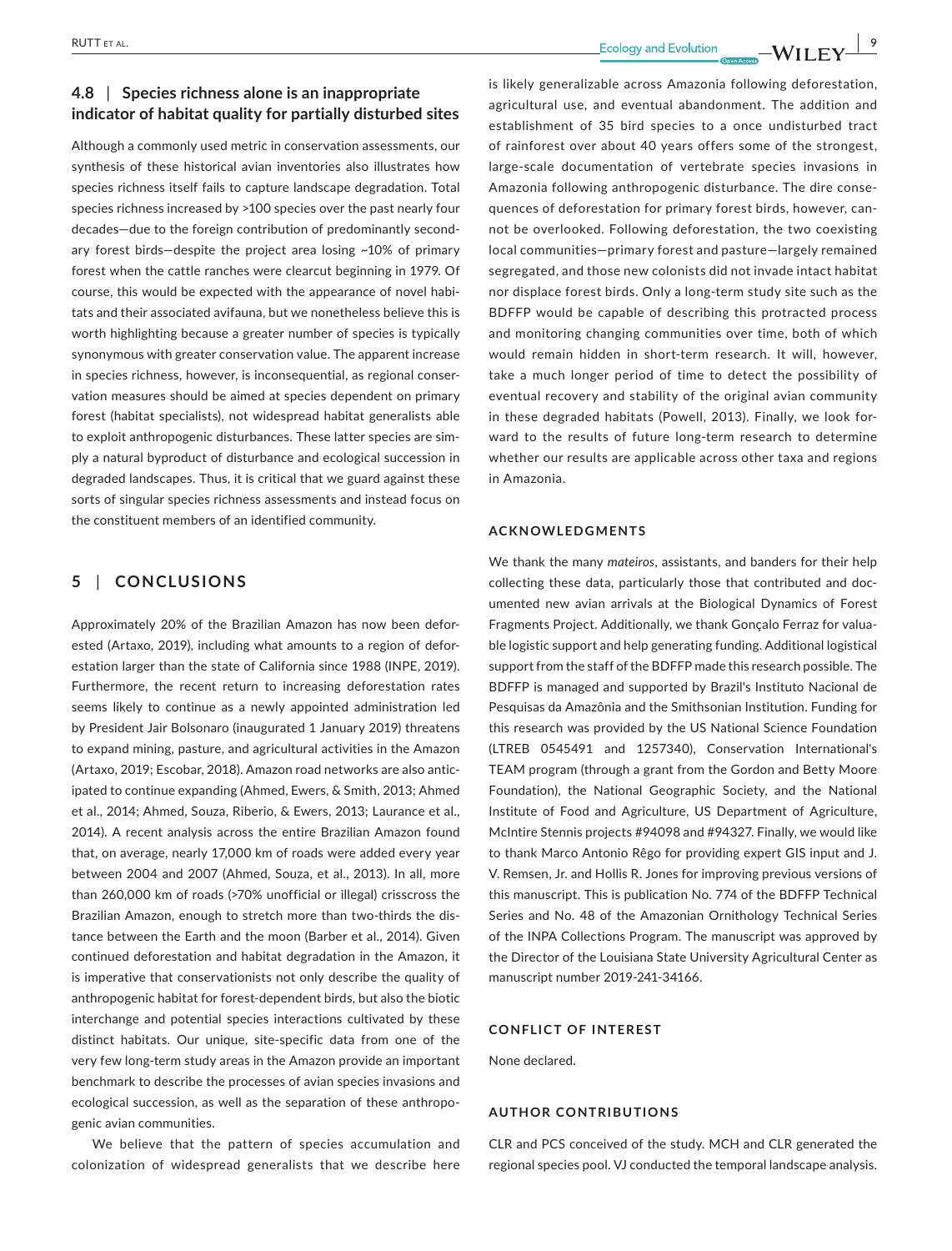with support and input from all coauthors.

CLR and PCS analyzed the contingency tables. All authors contrib‐

uted to the interpretation of the results. CLR wrote the manuscript

#### **ORCID**

*Cameron L. Rut[t](https://orcid.org/0000-0003-4689-1294)* <https://orcid.org/0000-0003-4689-1294> *Philip C Stouffer* <https://orcid.org/0000-0002-0052-0423>

#### **DATA AVAILABILITY STATEMENT**

A list of all species that we included in the regional species pool is archived at the Dryad Digital Repository [https://doi.org/10.5061/](https://doi.org/10.5061/dryad.xpnvx0kb2) [dryad.xpnvx0kb2.](https://doi.org/10.5061/dryad.xpnvx0kb2) We annotated this list with the habitat associa‐ tions for all species and designated which of these have already been detected at the BDFFP, as well as the more restricted subset that we consider to be members of the core avifauna.

### **REFERENCES**

- Ahmed, S. E., Ewers, R. M., & Smith, M. J. (2013). Large scale spatio‐ temporal patterns of road development in the Amazon rainforest. *Environmental Conservation*, *41*(3), 253–264. [https://doi.org/10.1017/](https://doi.org/10.1017/s0376892913000520) [s0376892913000520](https://doi.org/10.1017/s0376892913000520)
- Ahmed, S. E., Lees, A. C., Moura, N. G., Gardner, T. A., Barlow, J., Ferreira, J., & Ewers, R. M. (2014). Road networks predict human influence on Amazonian bird communities. *Proceedings of the Royal Society B‐ Biological Sciences*, *281*(1795), 20141742. [https://doi.org/10.1098/](https://doi.org/10.1098/rspb.2014.1742) [rspb.2014.1742](https://doi.org/10.1098/rspb.2014.1742)
- Ahmed, S. E., Souza, C. M., Riberio, J., & Ewers, R. M. (2013). Temporal patterns of road network development in the Brazilian Amazon. *Regional Environmental Change*, *13*(5), 927–937. [https://doi.](https://doi.org/10.1007/s10113-012-0397-z) [org/10.1007/s10113-012-0397-z](https://doi.org/10.1007/s10113-012-0397-z)
- Altizer, S., Bartel, R., & Han, B. A. (2011). Animal migration and infectious disease risk. *Science*, *331*(6015), 296–302.
- Artaxo, P. (2019). Working together for Amazonia. *Science*, *363*(6425), 323. <https://doi.org/10.1126/science.aaw6986>
- Askins, R. A. (2000). *Restoring North America's birds: Lessons from land‐ scape ecology*. New Haven, CT: Yale University Press.
- Barber, C. P., Cochrane, M. A., Souza, C. M., & Laurance, W. F. (2014). Roads, deforestation, and the mitigating effect of protected areas in the Amazon. *Biological Conservation*, *177*, 203–209. [https://doi.](https://doi.org/10.1016/j.biocon.2014.07.004) [org/10.1016/j.biocon.2014.07.004](https://doi.org/10.1016/j.biocon.2014.07.004)
- Barni, P. E., Fearnside, P. M., & Graca, P. M. L. A. (2015). Simulating de‐ forestation and carbon loss in Amazonia: Impacts in Brazil's Roraima state from reconstructing Highway BR‐319 (Manaus‐Porto Velho). *Environmental Management*, *55*(2), 259–278. [https://doi.org/10.1007/](https://doi.org/10.1007/s00267-014-0408-6) [s00267-014-0408-6](https://doi.org/10.1007/s00267-014-0408-6)
- Bierregaard, R. O. Jr, Gascon, C., Lovejoy, T. E., & Mesquita, R. (2001). *Lessons from Amazonia: The ecology and conservation of a fragmented forest*. New Haven, CT: Yale University Press.
- Borges, S. H. (2004). Species poor but distinct: Bird assemblages in white sand vegetation in Jaú National Park, Brazilian Amazon. *Ibis*, *146*(1), 114–124. <https://doi.org/10.1111/j.1474-919X.2004.00230.x>
- Borges, S. H., Pacheco, J. F., & Whittaker, A. (1996). New records of the House Sparrow (*Passer domesticus*) in the Brazilian Amazon. *Ararajuba*, *4*(2), 116–117.
- Brennan, L. A., & Kuvlesky, W. P. (2005). North American grassland birds: An unfolding conservation crisis? *The Journal of Wildlife Management*, *69*(1), 1–13.
- 
- Brook, B. W., Bradshaw, C. J. A., Koh, L. P., & Sodhi, N. S. (2006). Momentum drives the crash:Mass extinction in the tropics.*Biotropica*, *38*(3), 302–305. <https://doi.org/10.1111/j.1744-7429.2006.00141.x>
- Capparella, A. P. (1991). Neotropical avian diversity and riverine barriers. In B. D. Bell (Ed.), *Acta XX Congressus Internationalis Ornithologici* (Vol. *20*, pp. 307–316). Wellington, New Zealand: Congress Trust Board.
- Cohn‐Haft, M., Whittaker, A., & Stouffer, P. C. (1997). A new look at the "species‐poor" central Amazon: The avifauna north of Manaus, Brazil. *Ornithological Monographs*, *48*, 205–235. [https://doi.](https://doi.org/10.2307/40157535) [org/10.2307/40157535](https://doi.org/10.2307/40157535)
- Cracraft, J. (1985). Historical biogeography and patterns of dif‐ ferentiation within the South American avifauna: Areas of en‐ demism. *Ornithological Monographs*, *36*, 49–84. [https://doi.](https://doi.org/10.2307/40168278) [org/10.2307/40168278](https://doi.org/10.2307/40168278)
- Develey, P. F., & Stouffer, P. C. (2001). Effects of roads on movements by understory birds in mixed‐species flocks in central Amazonian Brazil. *Conservation Biology*, *15*(5), 1416–1422. [https://doi.](https://doi.org/10.1111/j.1523-1739.2001.00170.x) [org/10.1111/j.1523-1739.2001.00170.x](https://doi.org/10.1111/j.1523-1739.2001.00170.x)
- Escobar, H. (2018). Scientists, environmentalists brace for Brazil's right turn. *Science*, *362*(6412), 273–274.
- Fearnside, P. M. (2005). Deforestation in Brazilian Amazonia: History, rates, and consequences. *Conservation Biology*, *19*(3), 680–688. [https](https://doi.org/10.1111/j.1523-1739.2005.00697.x) [://doi.org/10.1111/j.1523-1739.2005.00697.x](https://doi.org/10.1111/j.1523-1739.2005.00697.x)
- Fearnside, P. M. (2015). Highway construction as a force in the destruc‐ tion of the Amazon forest. In R. van der Ree, D. J. Smith, & C. Grilo (Eds.), *Handbook of road ecology* (pp. 414–424). West Sussex, UK: John Wiley & Sons Ltd.
- Fearnside, P. M., & Graca, P. M. L. A. (2006). BR‐319: Brazil's Manaus‐ Porto Velho highway and the potential impact of linking the arc of deforestation to central Amazonia. *Environmental Management*, *38*(5), 705–716. <https://doi.org/10.1007/s00267-005-0295-y>
- Ferraz, G., Russell, G. J., Stouffer, P. C., Bierregaard, R. O., Pimm, S. L., & Lovejoy, T. E. (2003). Rates of species loss from Amazonian for‐ est fragments. *Proceedings of the National Academy of Sciences of the United States of America*, *100*(24), 14069–14073. [https://doi.](https://doi.org/10.1073/pnas.2336195100) [org/10.1073/pnas.2336195100](https://doi.org/10.1073/pnas.2336195100)
- Gascon, C., Lovejoy, T. E., Bierregaard, R. O. Jr, Malcolm, J. R., Stouffer, P. C., Vasconcelos, H. L., … Borges, S. (1999). Matrix hab‐ itat and species richness in tropical forest remnants. *Biological Conservation*, *91*(2–3), 223–229. [https://doi.org/10.1016/](https://doi.org/10.1016/s0006-3207(99)00080-4) [s0006-3207\(99\)00080-4](https://doi.org/10.1016/s0006-3207(99)00080-4)
- IBGE. (2017). *Estimativas de População*. Instituto Brasileiro de Geografia e Estatística.
- INPE. (2019). *Projecto prodes: Monitoramento da flororesta Amazonica Brasileira por satelite*. Instituto Nacional de Pesquisas Espaciais.
- Johnson, E. I., Stouffer, P. C., & Vargas, C. F. (2011). Diversity, biomass, and trophic structure of a central Amazonian rainforest bird community. *Revista Brasileira de Ornitologia*, *19*(1), 1–16.
- Laurance, S. G. W. (2004). Responses of understory rain forest birds to road edges in central Amazonia. *Ecological Applications*, *14*(5), 1344– 1357. <https://doi.org/10.1890/03-5194>
- Laurance, S. G. W., Stouffer, P. C., & Laurance, W. E. (2004). Effects of road clearings on movement patterns of understory rainforest birds in central Amazonia. *Conservation Biology*, *18*(4), 1099–1109. [https://](https://doi.org/10.1111/j.1523-1739.2004.00268.x) [doi.org/10.1111/j.1523-1739.2004.00268.x](https://doi.org/10.1111/j.1523-1739.2004.00268.x)
- Laurance, W. F., Albernaz, A. K. M., & Da Costa, C. (2001). Is deforestation accelerating in the Brazilian Amazon? *Environmental Conservation*, *28*(4), 305–311. <https://doi.org/10.1017/s0376892901000339>
- Laurance, W. F., Albernaz, A. K. M., Schroth, G., Fearnside, P. M., Bergen, S., Venticinque, E. M., & Da Costa, C. (2002). Predictors of defor‐ estation in the Brazilian Amazon. *Journal of Biogeography*, *29*(5–6), 737–748. <https://doi.org/10.1046/j.1365-2699.2002.00721.x>
- Laurance, W. F., & Bierregaard, R. O. (1997). *Tropical forest remnants: Ecology, management, and conservation of fragmented communities*. Chicago, IL: University of Chicago Press.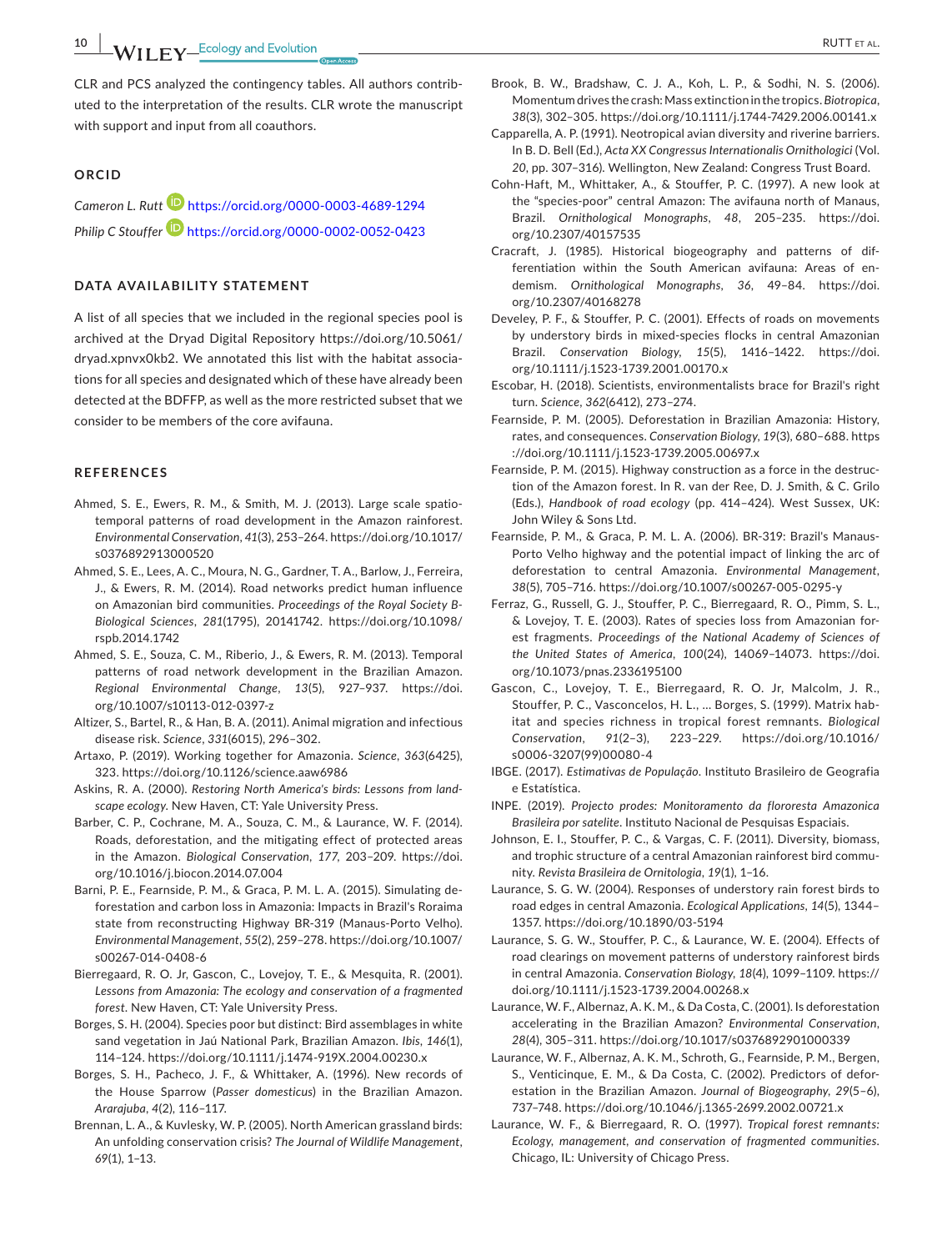- Laurance, W. F., Camargo, J. L. C., Fearnside, P. M., Lovejoy, T. E., Williamson, G. B., Mesquita, R. C. G., … Laurance, S. G. W. (2018). An Amazonian rainforest and its fragments as a laboratory of global change. *Biological Reviews*, *93*(1), 223–247. [https://doi.org/10.1111/](https://doi.org/10.1111/brv.12343) [brv.12343](https://doi.org/10.1111/brv.12343)
- Laurance, W. F., Clements, G. R., Sloan, S., O'Connell, C. S., Mueller, N. D., Goosem, M., … Arrea, I. B. (2014). A global strategy for road building. *Nature*, *513*(7517), 229–232. <https://doi.org/10.1038/nature13717>
- Laurance,W. F., Cochrane, M.A., Bergen, S., Fearnside, P. M., Delamônica, P., Barber, C., … Fernandes, T. (2001). The future of the Brazilian Amazon. *Science*, *291*(5503), 438–439. [https://doi.org/10.1126/](https://doi.org/10.1126/science.291.5503.438) [science.291.5503.438](https://doi.org/10.1126/science.291.5503.438)
- Laurance,W. F., Goosem, M., & Laurance, S. G.W. (2009). Impacts ofroads and linear clearings on tropical forests. *Trends in Ecology & Evolution*, *24*(12), 659–669. <https://doi.org/10.1016/j.tree.2009.06.009>
- Lees, A. C., & Peres, C. A. (2006). Rapid avifaunal collapse along the Amazonian deforestation frontier. *Biological Conservation*, *133*(2), 198–211. <https://doi.org/10.1016/j.biocon.2006.06.005>
- Lees, A. C., & Peres, C. A. (2009). Gap-crossing movements predict species occupancy in Amazonian forest fragments. *Oikos*, *118*(2), 280– 290. <https://doi.org/10.1111/j.1600-0706.2008.16842.x>
- Mahood, S. P., Lees, A. C., & Peres, C. A. (2012). Amazonian country‐ side habitats provide limited avian conservation value. *Biodiversity and Conservation*, *21*(2), 385–405. [https://doi.org/10.1007/](https://doi.org/10.1007/s10531-011-0188-8) [s10531-011-0188-8](https://doi.org/10.1007/s10531-011-0188-8)
- Neeff, T., Lucas, R. M., dos Santos, J. R., Brondizio, E. S., & Freitas, C. C. (2006). Area and age of secondary forests in Brazilian Amazonia 1978–2002: An empirical estimate. *Ecosystems*, *9*(4), 609–623. [https](https://doi.org/10.1007/s10021-006-0001-9) [://doi.org/10.1007/s10021-006-0001-9](https://doi.org/10.1007/s10021-006-0001-9)
- Nepstad, D., Carvalho, G., Cristina Barros, A., Alencar, A., Paulo Capobianco, J., Bishop, J., … Prins, E. (2001). Road paving, fire re‐ gime feedbacks, and the future of Amazon forests. *Forest Ecology and Management*, *154*(3), 395–407. [https://doi.org/10.1016/](https://doi.org/10.1016/s0378-1127(01)00511-4) [s0378-1127\(01\)00511-4](https://doi.org/10.1016/s0378-1127(01)00511-4)
- Parker, T. A., Stotz, D. F., & Fitzpatrick, J. W. (1996). Ecological and dis‐ tributional databases. In D. F. Stotz, J. W. Fitzpatrick, T. A. Parker, & D. Moskovits (Eds.), *Neotropical birds: Ecology and conservation* (pp. 113–407). Chicago, IL: University of Chicago Press.
- Perz, S. G., & Skole, D. L. (2003). Secondary forest expansion in the Brazilian Amazon and the refinement of forest transition the‐ ory. *Society & Natural Resources*, *16*(4), 277–294. [https://doi.](https://doi.org/10.1080/08941920390178856) [org/10.1080/08941920390178856](https://doi.org/10.1080/08941920390178856)
- Powell, L. L. (2013). *Recovery of understory bird movement in post‐pasture Amazonia*. Dissertation, Louisiana State University, Baton Rouge, Louisiana, USA.
- Remsen, J. V. (1994). Use and misuse of bird lists in community ecol‐ ogy and conservation. *The Auk*, *111*(1), 225–227. [https://doi.](https://doi.org/10.2307/4088531) [org/10.2307/4088531](https://doi.org/10.2307/4088531)
- Remsen, J. V. Jr, Cadena, C. D., Jaramillo, A., Nores, M., Pacheco, J. F., Pérez‐Emán, J., … Zimmer, K. J. (2018). *A classification of the bird spe‐ cies of South America*. American Ornithologists' Union. [http://www.](http://www.museum.lsu.edu/~Remsen/SACCBaseline.htm) [museum.lsu.edu/~Remsen/SACCBaseline.htm](http://www.museum.lsu.edu/~Remsen/SACCBaseline.htm)
- Remsen, J. V., & Parker, T. A. (1983). Contribution of river‐created habi‐ tats to bird species richness in Amazonia. *Biotropica*, *15*(3), 223–231. <https://doi.org/10.2307/2387833>
- Rosenberg, G. H. (1990). Habitat specialization and foraging behavior by birds of Amazonian river islands in northeastern Peru. *Condor*, *92*(2), 427–443. <https://doi.org/10.2307/1368240>
- Rutt, C. L., Jirinec, V., Cohn‐Haft, M., Laurance, W. E., & Stouffer, P. C. (2019). Data from: Avian ecological succession in the Amazon: A long‐term case study following experimental deforestation. Dryad Data Repository. <https://doi.org/10.5061/dryad.xpnvx0kb2>
- Rutt, C. L., Jirinec, V., Johnson, E. I., Cohn‐Haft, M., Vargas, C. F., & Stouffer, P. C. (2017). Twenty years later: An update to the birds of the Biological Dynamics of Forest Fragments Project, Amazonas, Brazil. *Revista Brasileira de Ornitologia*, *25*(4), 259–278.
- Smith, N. J. H. (1973). House sparrows (*Passer domesticus*) in the Amazon. *Condor*, *75*(2), 242–243.
- Smith, N. J. H. (1980). Further advances of House Sparrows into the Brazilian Amazon. *Condor*, *82*, 109–111.
- Soares‐Filho, B. S., Nepstad, D. C., Curran, L. M., Cerqueira, G. C., Garcia, R. A., Ramos, C. A., … Schlesinger, P. (2006). Modelling conserva‐ tion in the Amazon basin. *Nature*, *440*(7083), 520–523. [https://doi.](https://doi.org/10.1038/nature04389) [org/10.1038/nature04389](https://doi.org/10.1038/nature04389)
- Stotz, D. F., & Bierregaard, R. O. Jr (1989). The birds of the fazendas Porto Alegre, Esteio and Dimona north of Manaus, Amazonas, Brazil. *Revista Brasileira de Biologia*, *49*(3), 861–872.
- Stouffer, P. C., Johnson, E. I., Bierregaard, R. O. Jr, & Lovejoy, T. E. (2011). Understory bird communities in Amazonian rainforest fragments: Species turnover through 25 years post-isolation in recovering landscapes. *PLoS ONE*, *6*(6), e20543. [https://doi.org/10.1371/journ](https://doi.org/10.1371/journal.pone.0020543) [al.pone.0020543](https://doi.org/10.1371/journal.pone.0020543)
- Terborgh, J., & Weske, J. S. (1969). Colonization of secondary hab‐ itats by Peruvian birds. *Ecology*, *50*(5), 765–782. [https://doi.](https://doi.org/10.2307/1933691) [org/10.2307/1933691](https://doi.org/10.2307/1933691)
- Willis, E. O. (1977). Lista preliminar das aves da parte noroeste e áreas vizinhas da Reserva Ducke, Amazonas, Brasil. *Revista Brasileira de Biologia*, *37*(3), 585–601.
- Wright, S. J., & Muller‐Landau, H. C. (2006a). The future of tropical forest species. *Biotropica*, *38*(3), 287–301.
- Wright, S. J., & Muller‐Landau, H. C. (2006b). The uncertain future of tropical forest species. *Biotropica*, *38*(4), 443–445. [https://doi.](https://doi.org/10.2307/30044025) [org/10.2307/30044025](https://doi.org/10.2307/30044025)

**How to cite this article:** Rutt CL, Jirinec V, Cohn‐Haft M, Laurance WF, Stouffer PC. Avian ecological succession in the Amazon: A long‐term case study following experimental deforestation. *Ecol Evol*. 2019;00:1–12. [https://doi.](https://doi.org/10.1002/ece3.5822)

[org/10.1002/ece3.5822](https://doi.org/10.1002/ece3.5822)